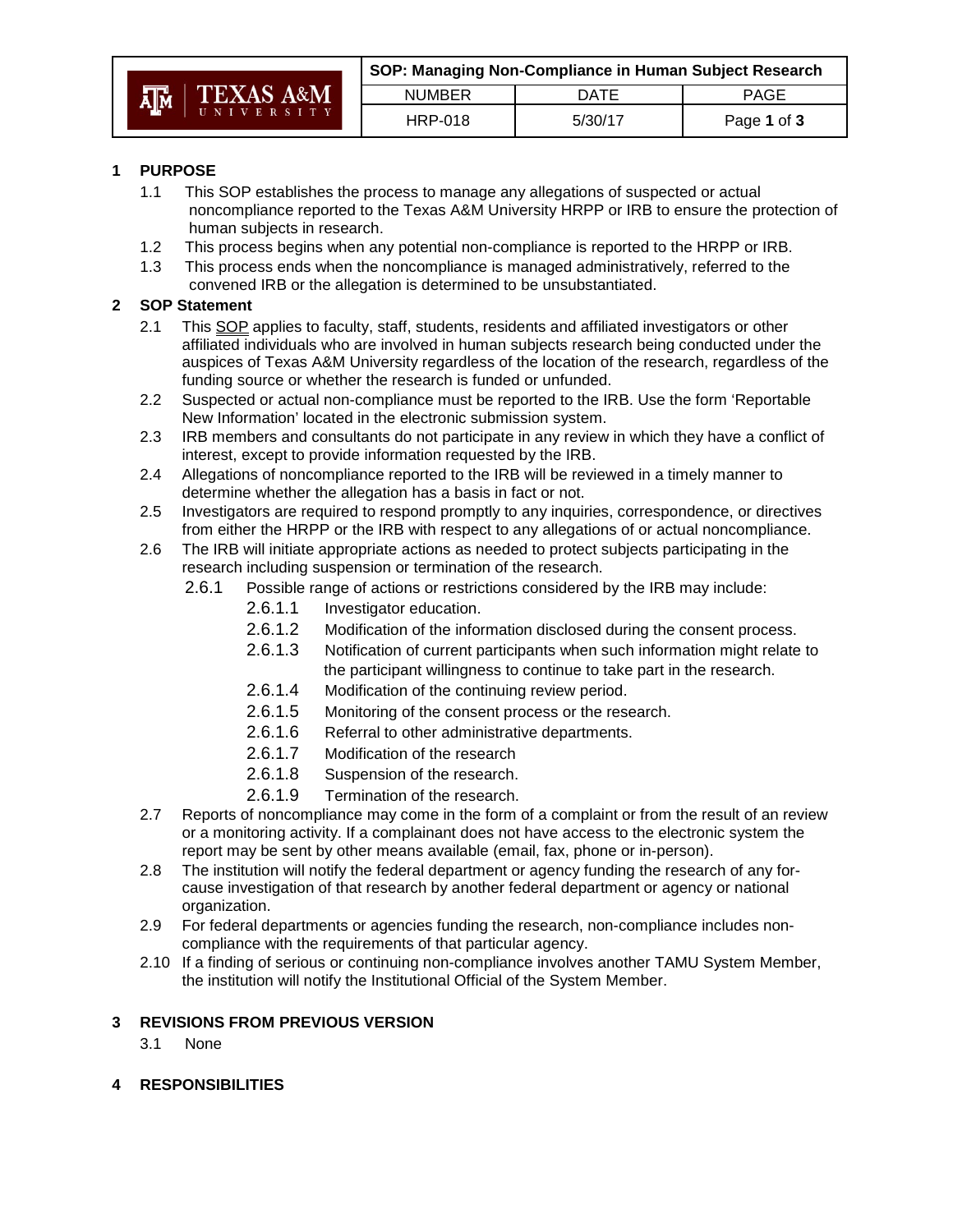|                                               | SOP: Managing Non-Compliance in Human Subject Research |             |             |
|-----------------------------------------------|--------------------------------------------------------|-------------|-------------|
| <b>TEXAS A&amp;M</b><br><b>A<sub>IM</sub></b> | <b>NUMBER</b>                                          | <b>DATE</b> | <b>PAGE</b> |
| UNIVERSITY                                    | <b>HRP-018</b>                                         | 5/30/17     | Page 2 of 3 |

4.1 The IRB Chair or designee, HRPP Director and HRPP Post Approval Monitors carry out the responsibilities as indicated.

# **5 PROCEDURE**

- 5.1 Investigators are required to report any instances of noncompliance that involves a potential risk to subjects or others, or involves failure to comply with federal regulations, state laws, Institutional policies, and/or requirements or determinations of the IRB or provisions of the approved protocol. See SOP: Reportable New Information Items HRP-029.
- 5.2 Noncompliance will be reviewed by the IRB Chair or designee to see:
	- 5.2.1 If immediate action needs to be taken to ensure subject safety.
	- 5.2.2 If the allegation has no basis in fact, generate correspondence with a determination of 'Allegation of Non-Compliance with no Basis in Fact'.
	- 5.2.3 If the noncompliance is serious and/or continuing send to a meeting of the convened IRB and applicable parts of this SOP will apply.
	- 5.2.4 If there is no serious or continuing noncompliance, generate correspondence with a determination of 'Noncompliance that is Neither Serious nor Continuing'.
- 5.3 The IRB Chair or designee may request as needed:
	- 5.3.1 Additional information from the PI.
	- 5.3.2 Consultation with General Counsel.
	- 5.3.3 An investigative sub-committee that may include outside expertise.
	- 5.3.4 The Post Approval Monitoring (PAM) team to conduct an inquiry/review into the allegation.
- 5.4 The investigator will be given the opportunity to respond to the allegations of suspected noncompliance.
- 5.5 Upon completion of the initial investigation into the allegation, the PAM staff will prepare a written report describing the allegation and the outcome of the review.
	- 5.5.1 The PAM's report will be submitted to the IRB as Reportable New Information and a copy will be provided to the investigator.
	- 5.5.2 If the allegation involves the IRB or any other component of the institution, the PAM team will forward the report to the HRPP Director, Associate VPR and Institutional Official as appropriate.
- 5.6 When required, a corrective action plan will accompany the report submitted to the IRB.
	- 5.6.1 The corrective action plan will outline what steps the investigator has taken or will take to resolve the noncompliance and sufficient detail to ensure adequate measures or training is taken to prevent future violations and to prevent such noncompliance from occurring in any current or future research that may be conducted by the research team.
	- 5.6.2 When appropriate, or upon request by an investigator, the PAM team may assist in the development of the corrective action plan to accompany the investigator's response.
	- 5.6.3 The PAM team or the investigator may request additional input from the IRB Chair or HRPP Director.
- 5.7 If the noncompliance cannot be resolved as described above or an appropriate corrective action plan that is acceptable to the IRB cannot be developed, the IRB has the authority to impose corrective actions, take additional measures to protect human subjects or to refer the non-compliance to the Institutional Official (IO) with recommendations.

#### - **6 MATERIALS**